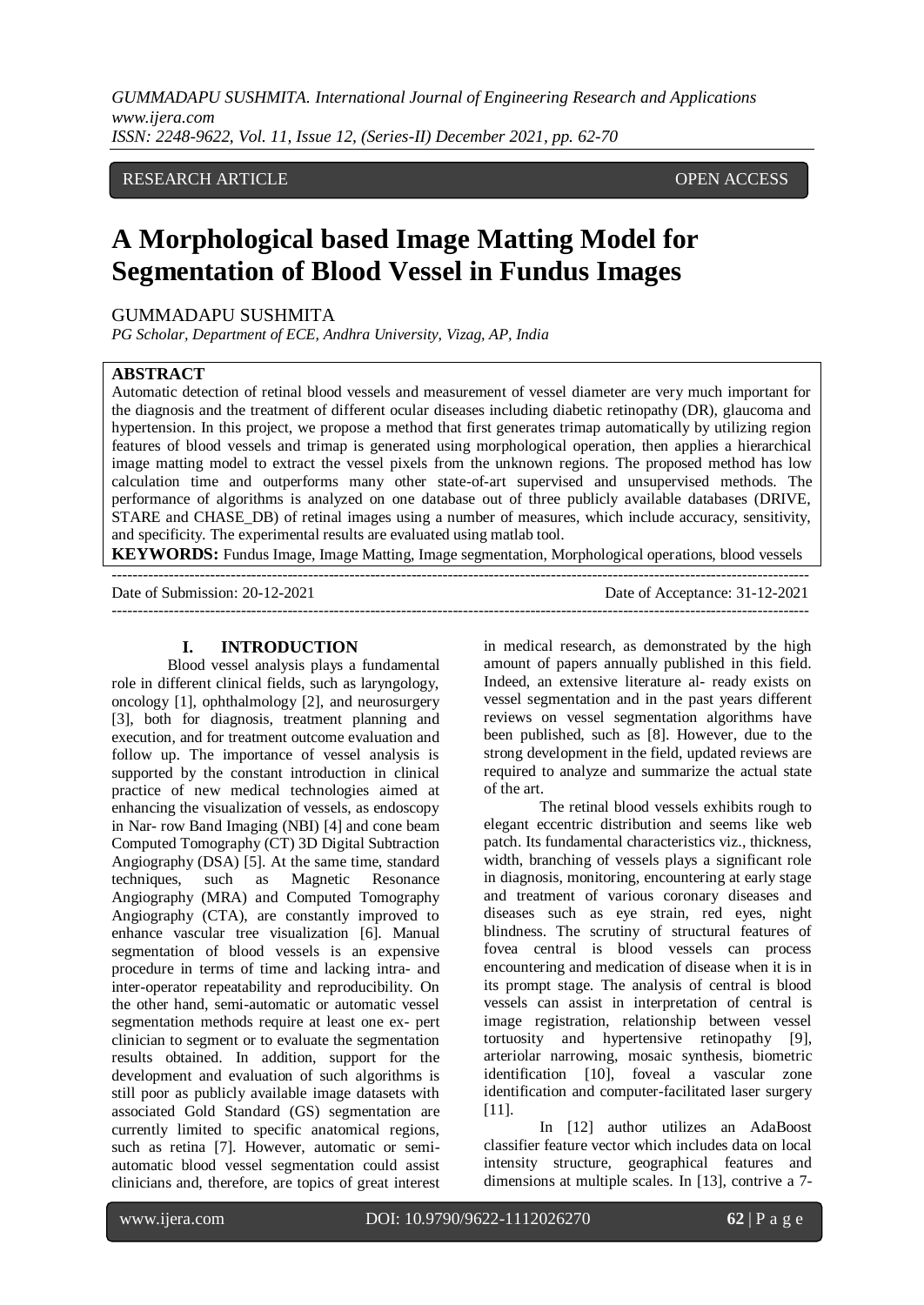D vector tranquil of gray-scale and moment invariants dependent characteristics, and then trains a semantic structure for the grouping of pixel, extracts the vessels from the image and uses a Gaussian Mixture Model classifier for vessel segmentation including a group of properties, which are extricated on the basis of pixel neighborhood and first and second-order gradient images engage a semantic structure to extricate blood vessel pixels from fundus images of the eye.

## **II. IMAGE MATTING**

As aforementioned, image matting aims to accurately extract the foreground given a trimap of an image. Concretely, the input image I can be considered as a linear aggregation of a foreground image F and a background image B:

 $I = \alpha_z F + (1 - \alpha_z)$ 

where alpha matte  $\alpha_z$  indicates the probability of the foreground, which ranges from 0 to 1.

After obtaining the user specified trimap, to derive the  $\alpha_z$  in the unknown regions, in [14] uses sets of Gaussian distribution to obtain the color models of the foreground and background colors, and estimates the optimal alpha value by using a maximum-likelihood criterion. In [15], Levin et al. derives an effective objective function based on the color smooth hypothesis, and employs this function to obtain the optimum of the alpha matte. In [16], performs image matting based on the local and global learning methods. In [17] author solves a large kernel matting Laplacian, and achieves a fast matting algorithm. In [18] author use an effective cost function to select the optimal (F,B) couple for alpha matte evaluation. In [19] author proposes a matting technique, and obtains an efficient result by leveraging on the preconditioned conjugate gradient method. In [20] author expands the sampling range of foreground and background regions, and collects a representative set of samples for image matting. In [21] author presents an image matting method to

assess alpha mattes on sub-images of a light field image. In [22] author proposes a sampling method, and employs a new distance metric to obtain the results of image matting. In [23] author utilizes a deep convolutional neural network to achieve image matting. In [24] designs a novel feature and threelayer graph framework for image matting. In [25] designs an inter-pixel information flow to achieve image matting. In [26] author performs parallel image matting on large images with multiple processing cores.

# **III. PROPOSED METHODOLOGY**

In this section, the process of generating the trimap of an input fundus image automatically is introduced, followed by detailing the proposed hierarchical image matting model.

# **A. Trimap Generation**

Region features of blood vessels have been used for blood vessel segmentation and performed well on segmentation accuracy and computational efficiency. In this paper, the trimap of an input fundus image is generated automatically by utilizing region features of blood vessels. The definitions of regions features are given as follows:

 Area indicates the number of pixels in the region.

 Bounding Box specifies the smallest rectangle incorporating the region. Fig.1(b) gives an example of bounding box.

 Extent represents the region proportion in the bounding box.

 VRatio represents the ratio of the length to the width of the bounding box.

 Convex Hull means the smallest convex polygon incorporating the region. Fig.1(c) gives an example of convex hull.

 Solidity represents the region proportion in the convex hull.



Fig.1 An example to illustrate the bounding box and convex hull. (a) The exemplary image. (b) The image for the illustration of bounding box. The red boxes are the bounding boxes. (c) The image for the illustration of convex hull. The red polygons are the convex hulls.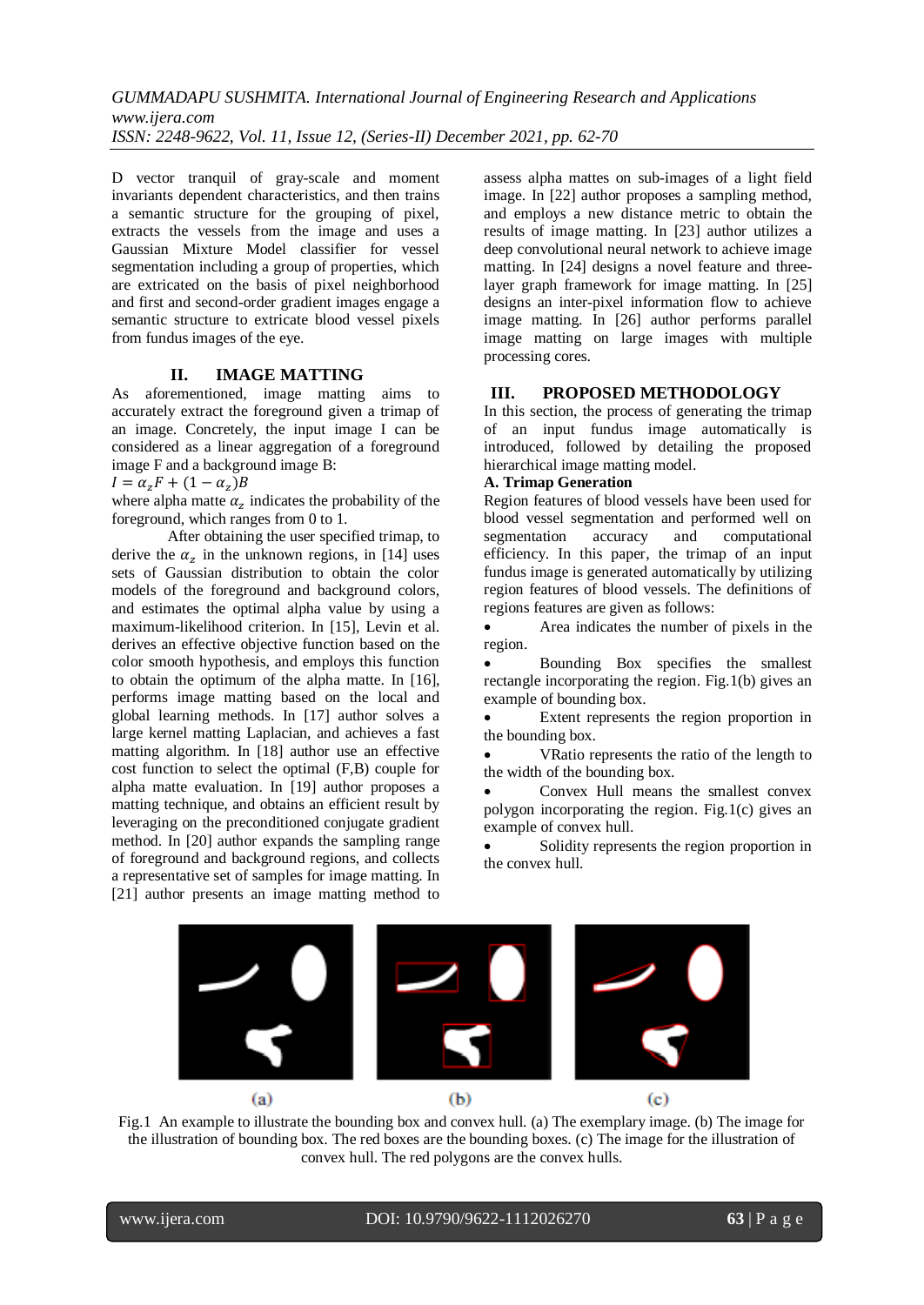The proposed model is not sensitive to the above mentioned region features. In other words, these region features can be selected in a relatively large range without sacrificing the performance. In results chapter Sensitivity analysis of threshold values of region features and the weight parameter", empirical study is directed to demonstrate the insensitivity of the proposed model to the threshold values of region features.

Creating the trimap of the input fundus image automatically includes two main steps: 1) Image Segmentation and 2) Vessel Skeleton Extraction. The process of trimap generation is given in Fig.2.



Fig.2 Proposed Trimap Generation

#### **a. Image Segmentation:**

Image segmentation aims to separate the input image into three regions: the vessel (foreground), background and unknown regions. Firstly the enhanced vessel image  $I_{mr}$  generated by morphological reconstruction  $\begin{bmatrix} 37 \end{bmatrix}$  is segmented into three regions: the background regions (B), unknown regions (U) and preliminary vessel regions  $(V_1)$ 

$$
I_{mr} = \begin{cases} B \text{ if } 0 < I_{mr} < p_1 \\ U \text{ if } p_1 \le I_{mr} < p_2 \\ V_1 & \text{ if } p_2 \le I_{mr} \end{cases}
$$
\n
$$
(1)
$$

Where  $p_1 = 0.2$  and  $p_2 = 0.35$  p1 = 0:2 and p2 = 0:35 restrict the unknown region as thin as possible in order to achieve the better matting result. In order to remove the noise regions in  $V_1$ , the regions with Area > Area >  $a_1$  in  $V_1$  are extracted firstly  $(V_1^*)$ . Then regions in  $V_1^*$  whose *Extent*  $\leq e_1 \&&V$  *Ratio*  $\leq r \&&S$ *s Solidity*  $\geq s$ are abandoned, resulting in the denoised preliminary vessel regions  $V_2$ . Fig. 4.3 gives an exemplary process of image segmentation.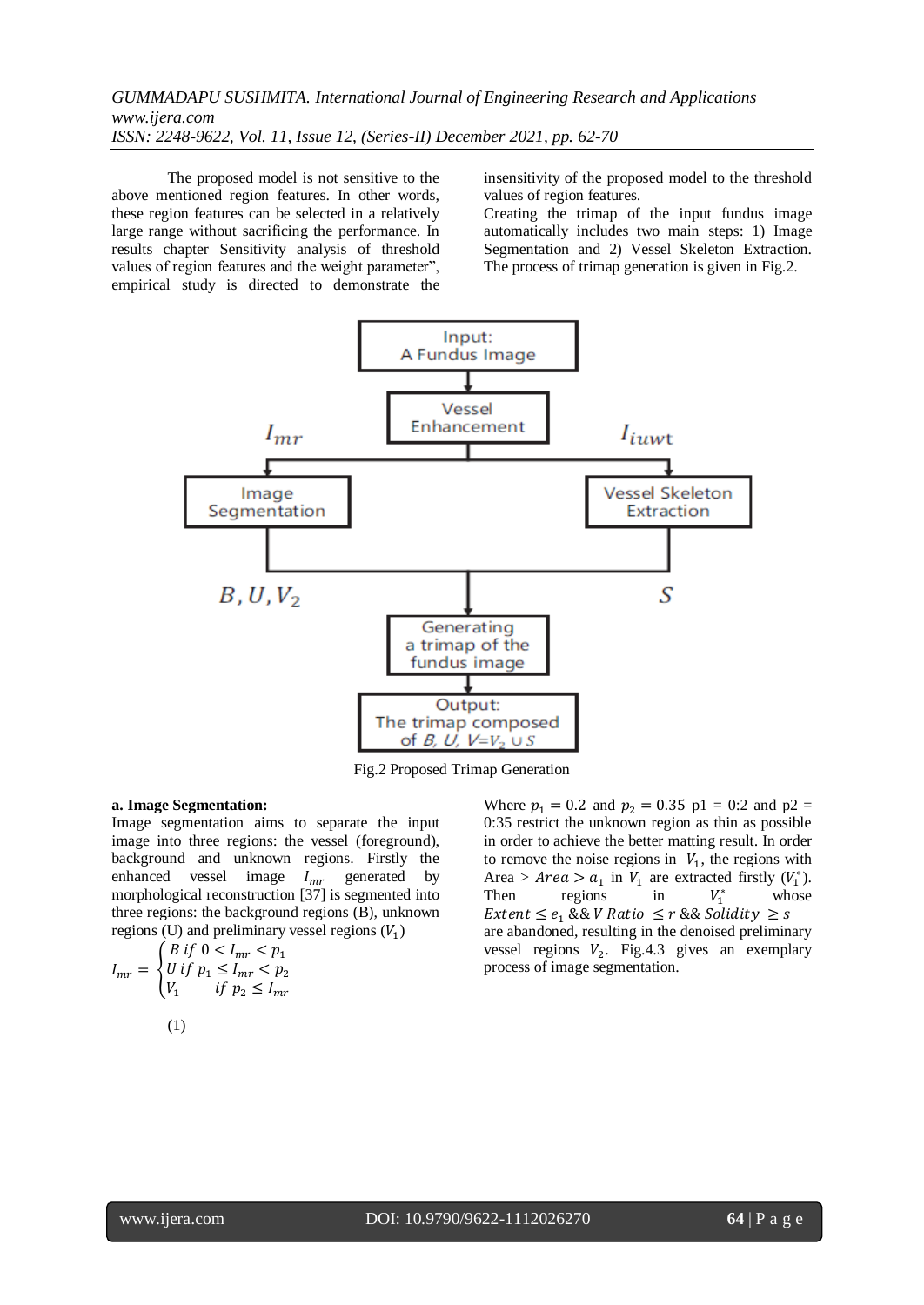

Fig.3. Image segmentation. (a) The fundus image I. (b) The green plane of the fundus image  $I_a$ . (c) The enhanced vessel image  $I_{mr}$ . (d) The background regions B. (e) The unknown regions U. (f) The denoised preliminary vessel regions  $V_2$ 

## **b. Vessel Skeleton Extraction**

Vessel Skeleton Extraction aims to further distinguish the unknown regions and provide more information on blood vessels. In results chapter Vessel Segmentation Performance", the effectiveness of vessel skeleton extraction will be presented. Firstly, a segmented image T is generated by thresholding the enhanced vessel image  $I_{iuvt}$ generated by the isotropic un-decimated wavelet transform.

$$
T = \begin{cases} 1 \ I_{iuvt} > t \\ 0 \ I_{iuvt} \leq t \end{cases} \tag{2}
$$

Then T is divided into three regions according to the Area feature

$$
T = \begin{cases} T_1 & \text{if } 0 < \text{Area} < a_1 \\ T_2 & \text{if } a_1 \leq \text{Area} \leq a_2 \\ T_3 & \text{if } a_2 < \text{Area} \end{cases}
$$

(3)

In vessel skeleton extraction, the regions in T3 are preserved while the regions in T1 are abandoned. After performing image segmentation and vessel skeleton extraction, the trimap of the input fundus image is generated, which is composed of the background regions (B), unknown regions (U) and vessel (or foreground) regions.

#### **B. Trimap generation using Morphological operations**

Morphological image processing is a collection of non-linear operations related to the shape or morphology of features in an image. A morphological operation on a binary image creates a new binary image in which the pixel has a non-zero value only if the test is successful at that location in the input image. The primary morphology operators are erosion, dilation, opening, and closing. With erosion, pixels along the edges of an object are removed. With dilation, pixels along the edges of an object are added. Opening is erosion followed by dilation

Dilation adds pixels while erosion removes the pixels at boundaries of the objects. This removal or adding of pixels depends on the structuring element used for processing the image.

Dilation of a by b is defined as,  $A \oplus B = \{x | (B)_x \cap A \neq \emptyset\}$ 

(4)  
\nErosion of a by b is given as,  
\n
$$
A \ominus B = \{x | (B)_x \cap A^c \neq \emptyset\}
$$

(5)

By performing these operation and sharp edges can be identified and the results can be improved. After generating trimap, image matting model is proposed to extract the vessel pixels from the unknown regions.

## **C. Hierarchical Image Matting Model**

Hierarchical image matting model is proposed to label the pixels in the unknown regions as vessels or background in an incremental way. Specifically, after stratifying the pixels in unknown regions (called unknown pixels) into  $m$  hierarchies by a hierarchical strategy, let  $u_i^j$  indicates the unknown pixel in the  $j-th$  hierarchy, the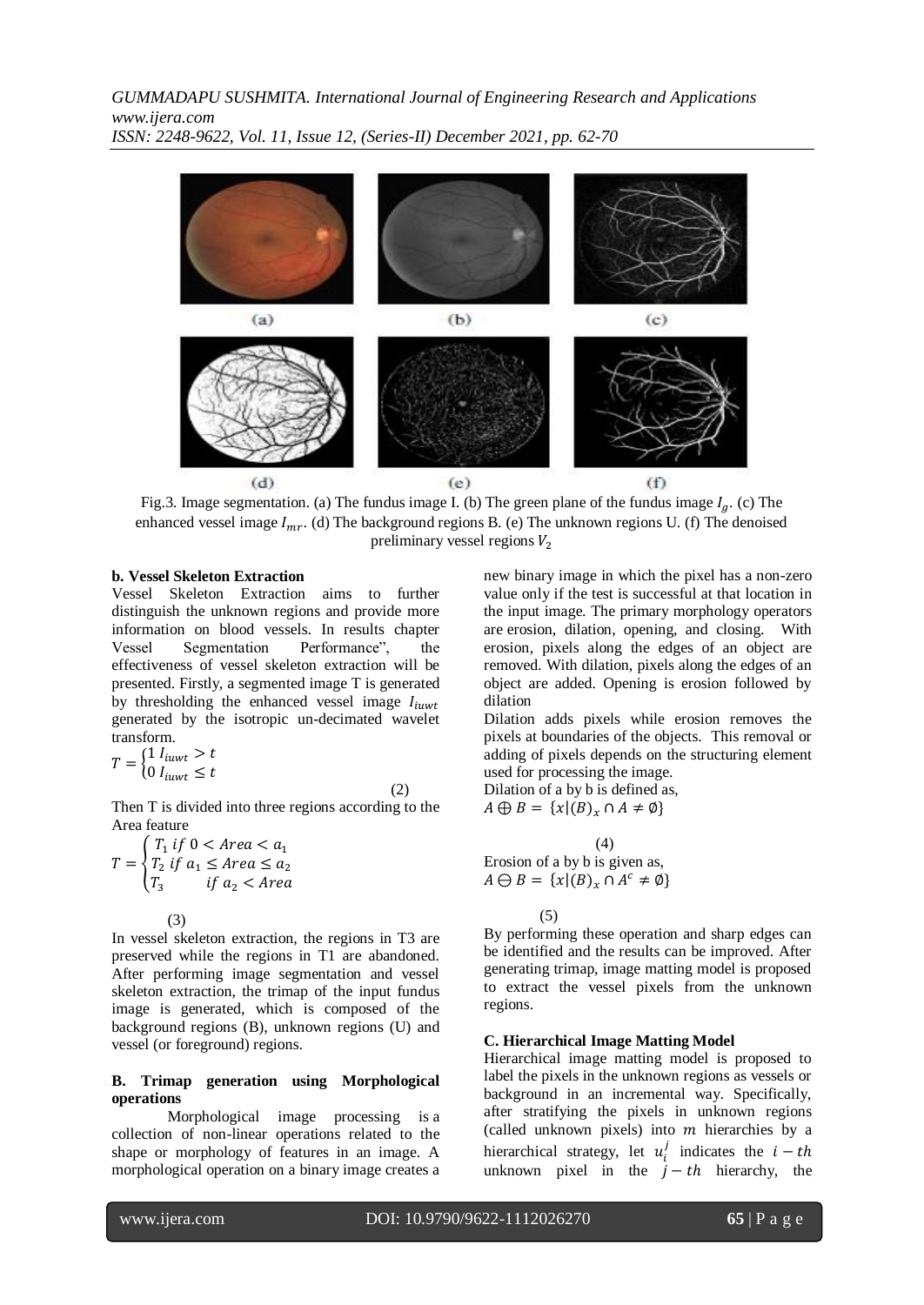segmented vessel image  $I_v(u_i^j)$  is modeled as follows:

$$
I_v(u_i^j) = \begin{cases} 1 \text{ if } \beta(u_i^j, V) > \beta(u_i^j, B) \\ 0 \text{ else} \end{cases}
$$

The implementation of the hierarchical image matting model consists of two main steps:

**Step 1:** Stratifying the unknown pixels: Stratify pixels in the unknown regions into different hierarchies.

In this stage, the unknown pixels are stratified into different hierarchies. For the  $i<sup>th</sup>$  unknown pixel in U, its Euclidean distances with all vessel pixels in V are calculated first. Then the closest distance  $d_i$  is chosen and assigned to the  $i<sup>th</sup>$  unknown pixel. After that, the unknown pixels are stratified into different hierarchies according to the closest distances. The first hierarchy has the lowest value of the closest distance while the last hierarchy has the highest value of the closest distance. The unknown pixels reside in low hierarchy suggests that they are close to blood vessels; The unknown pixels stay in high hierarchy indicates that they are far away from blood vessels.

**Step 2:** Hierarchical update: Assign new labels (V or B) to pixels in each hierarchy.

After performing initialization with the hierarchical strategy, in each hierarchy, the correlations between each unknown pixel and its neighboring labeled pixels (vessel pixels and background pixels) included in a  $9 \times 9$  grid are computed. Then the labelled pixel with the closest correlation is chosen. and its label is assigned to the unknown pixel. After all unknown pixels in one hierarchy are updated, they are used for updating the next hierarchy. The unknown pixels are updated from the first hierarchy to the last hierarchy.

# **IV. RESULTS AND DISCUSSION**

A new study finds that certain morphological changes of the retinal blood vessels in retinal images are important indicators for diseases. Segmentation of blood vessels, which can be divided into the following major categories: supervised and unsupervised methods. Supervised methods require a feature vector for each pixel and manually labeled images in order to discriminate between vessel and non-vessel pixels. Unsupervised methods in the literature comprise the matched filter responses, grouping of edge pixels, adaptive thresholding, vessel tracking and morphology based techniques. Image matting is one of the advanced technique is blood vessel segmentation.

In normal retina, the main function of the blood vessels is to send nutrients such as oxygen and blood to the eye.

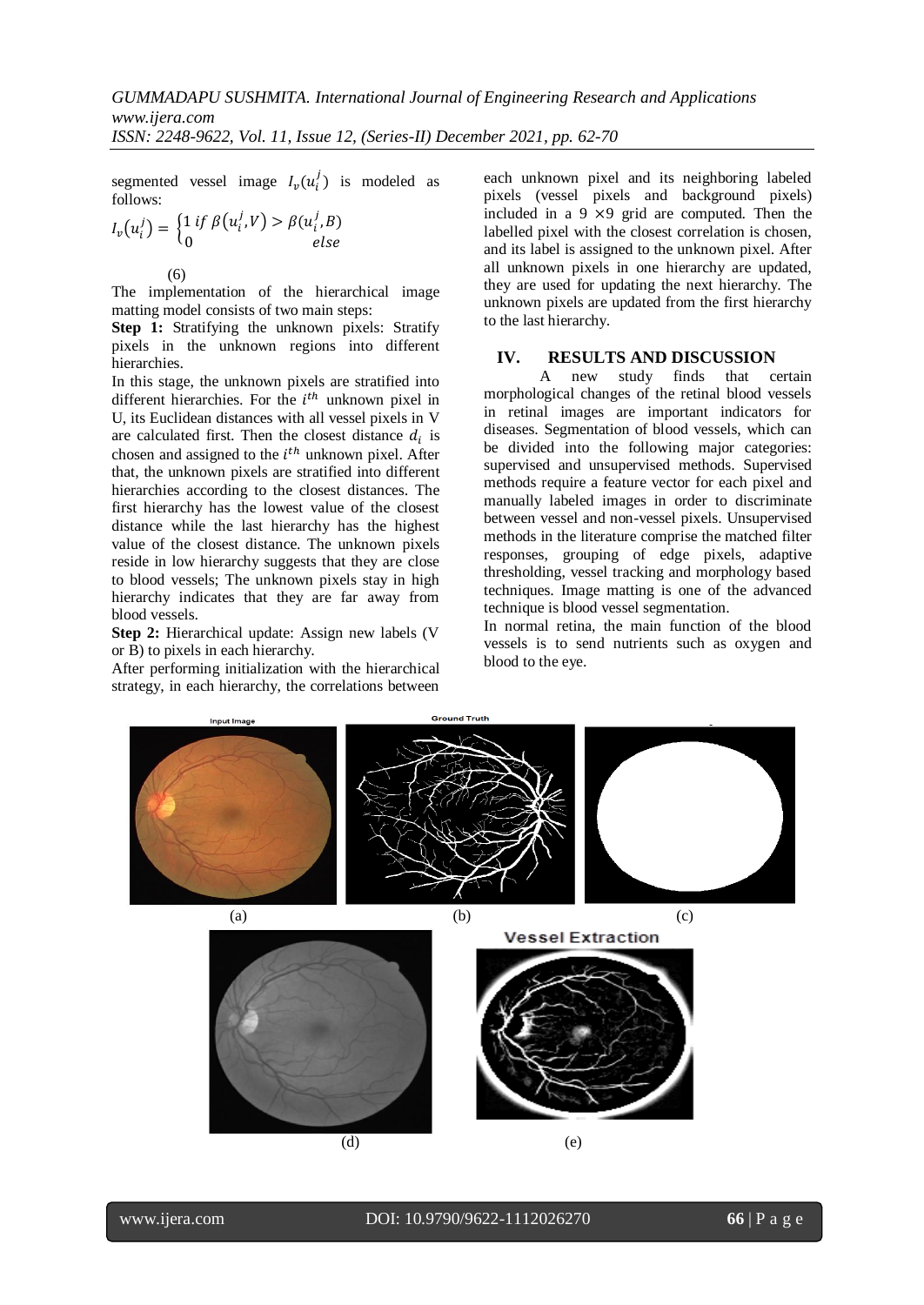

Fig.4 Obtained Results (a) Input Fundus Image (b) Ground Truth Image (c) Masking of image (d) Green plane of fundus image (e) Enhanced Vessel Extraction (f) Blood vessel segmentation using Region features Trimap generation (g) Blood vessel segmentation using Morphological Trimap generation

In the case of diabetic retinopathy, the simulation to the growth of new fragile blood vessels is due to the blockage and thickening of the main blood vessels. When the main blood vessels are blocked, new vessels are triggered to grow in an attempt to send oxygen and nourishment to the eye. However, if the blood spatters happen to be on the fovea or macula, sudden loss of vision in that eye occurs as the spatters block all light entering into the eye. The funds images are captured from fundus camera. These images are considered for segmentation of blood vessels from retina. The entire process is evaluated using matlab software results. The obtained results using region features base trimap image matting and morphological operation based trimap iage matting is compared and shown in fig.4

#### **Parametric Evaluation**

For vessel segmentation, each pixel is classified as vessels or background, thereby resulting in four events: two correct (true) classifications and two incorrect (false) classifications. To evaluate the performance of the vessel segmentation algorithms, five commonly used metrics are applied.

Sensitivity:  $S_e = \frac{T}{T}$ T

(7)   
Specificity: 
$$
S_p = \frac{TN}{TN + FP}
$$

(8)

Accuracy: 
$$
A_c = \frac{TP+TN}{TP+TN+FP+FN}
$$
  
(9)  
Precision:  $P_e = \frac{TP}{TP+FP}$ 

(10)

TP- True Positive, FP- False Positive

TN- True Negative, FN-False Negative

Sensitivity (Se) reflects the detecting vessel pixels, Specificity (Sp) is a measure of the identifying background pixels and Accuracy (Acc) is the combination of Se and Sp. So this model is compared with image segmentation model by selecting an operating point from the above mentioned performance metrics.

The performance of the vessel segmentation method is also measured by the area under a receiver operating characteristic (ROC) curve (AUC). The conventional AUC is calculated from a number of operating points, and normally used to evaluate the balanced data classification problem.  $AUC = \frac{S}{A}$ 

(11)

The Dice scores (D) is applied to evaluate the similarity between the manual segmentations and results of vessel segmentation algorithms:  $D = 2(M \cap S)/(M + S)$ 

(12)

 $\overline{\mathbf{c}}$ 

where M represents the manual segmentation and S represents the segmentation result**.**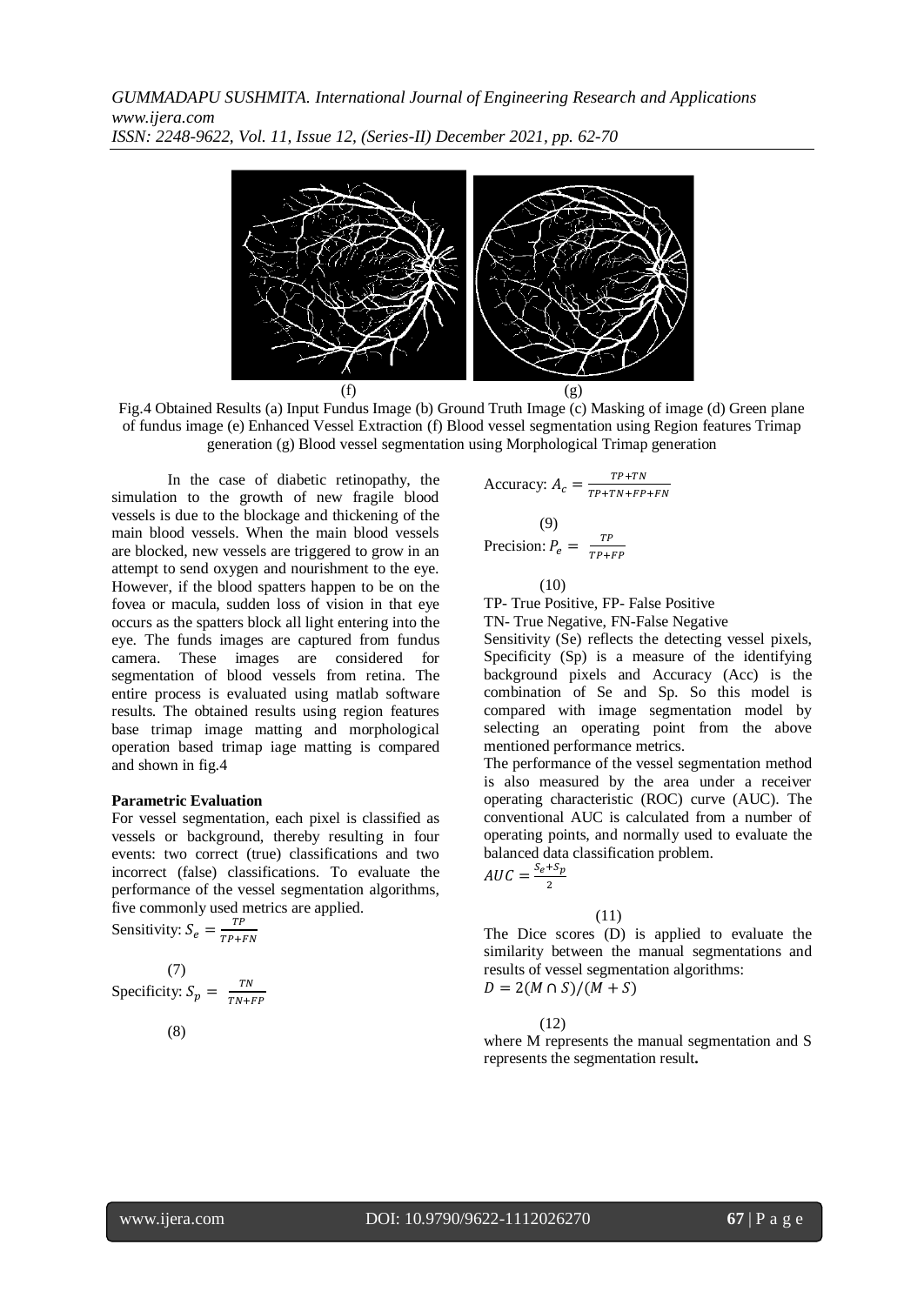*GUMMADAPU SUSHMITA. International Journal of Engineering Research and Applications www.ijera.com*

| Table1. Comparison of results |                                     |                                              |  |
|-------------------------------|-------------------------------------|----------------------------------------------|--|
| Parameter/te<br>chnique       | Trimap-Image<br><b>Matting</b> [27] | <b>Morphological Image</b><br><b>Matting</b> |  |
| Accuracy                      | 0.944                               | 0.977                                        |  |
| Precision                     | 0.975                               | 0.994                                        |  |
| Sensitivity                   | 0.946                               | 1.00                                         |  |
| Specificity                   | 0.815                               | 0.90                                         |  |
| D-Score                       | 0.804                               | 0.998                                        |  |
| <b>AUC</b>                    | 0.865                               | 0.884                                        |  |
| Times (sec)                   | 4.97                                | 0.524                                        |  |

*ISSN: 2248-9622, Vol. 11, Issue 12, (Series-II) December 2021, pp. 62-70*



Fig.5 Graphical representation of evaluated results

# **V. CONCLUSION**

Image matting means precisely segmenting the foreground from an image and is crucial in many important applications. The major reason may be that generating a user specified trimap for vessel segmentation is an extremely laborious and time-consuming task. The trimap is generated using morphological operation. In addition, a proper image matting model needs to be designed carefully to improve the vessel segmentation performance. In order to address these issues, region features of blood vessels are first employed to generate the trimap automatically. Then a hierarchical image matting model is proposed to extract the vessel pixels from the unknown regions. The results obtained using region feature based trimap generation and morphological operation based trimap generation is compared. The accuracy obtained using region feature based trimap image matting is 94.4%, whereas while performing morphological operation based rimap the accuracy is 97.7%. The time taken using proposed method is 0.524 sec.

## **REFERENCES**

- [1]. P. Carmeliet, R.K. Jain , Angiogenesis in cancer and other diseases, Nature 407 (6801)  $(2000)$  249-257.
- [2]. P.A. Campochiaro, Molecular pathogenesis of retinal and choroidal vascular diseases, Prog. Retin. Eye Res. (2015).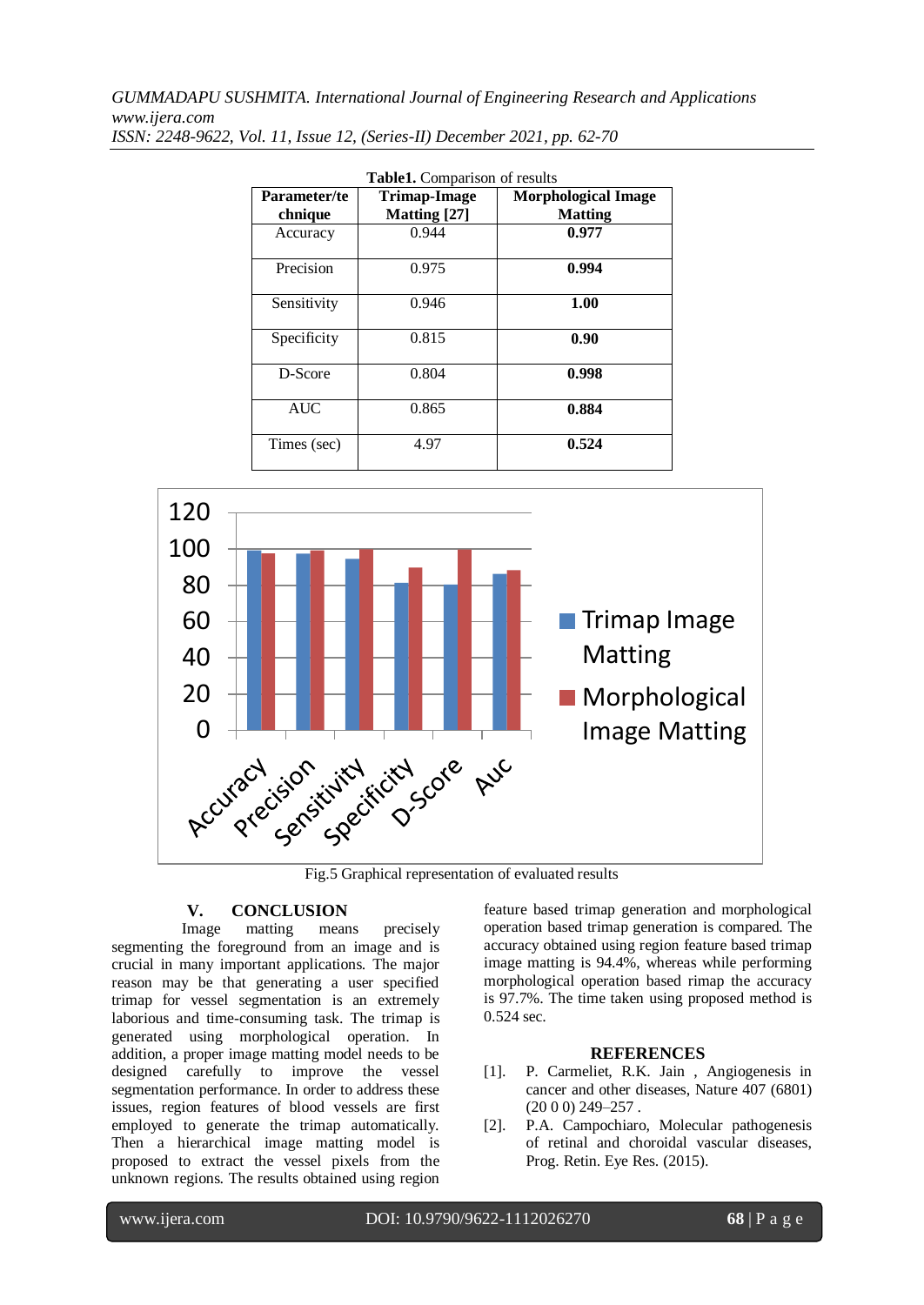- [3]. E. De Momi , C. Caborni , F. Cardinale , G. Casaceli , L. Castana , M. Cossu , R. Mai , F. Gozzo , S. Francione , L. Tassi , et al. , Multitrajectories automatic planner for StereoElectroEncephaloGraphy (SEEG), Int. J. Comput. Assist. Radiol. Surg. 9 (6) (2014) 1087–1097.
- [4]. C. Piazza , F. Del Bon , G. Peretti , P. Nicolai , Narrow band imaging in endo- scopic evaluation of the larynx, Curr. Opin. Otolaryngol.Head Neck Surg. 20 (6) (2012) 472–476.
- [5]. F. Cardinale , G. Pero , L. Quilici , M. Piano , P. Colombo , A. Moscato , L. Castana , G. Casaceli , D. Fuschillo , L. Gennari , et al. , Cerebral angiography for multi- modal surgical planning in epilepsy surgery: description of a new three-di- mensional technique and literature review, World Neurosurg. (2015).
- [6]. M.V. Schaverien, S.J. McCulley, Contrastenhanced Magnetic Resonance Angiography for Preoperative Imaging in DIEP Flap Breast Reconstruction, in: Breast Reconstruction, Springer, 2016, pp. 163–170
- . [7]. M.M. Fraz , P. Remagnino , A. Hoppe , B. Uyyanonvara , A.R. Rudnicka , C.G. Owen , S.A. Barman , Blood vessel segmentation methodologies in retinal images–a survey, Comput. Methods Programs Biomed. 108 (1) (2012) 407–433.
- [8]. C.L. Srinidhi , P. Aparna , J. Rajan , Recent advancements in retinal vessel segmentation, J. Med. Syst. 41 (4) (2017) 70 .
- [9]. M. Foracchia, E. Grisan, and A. Ruggeri, "Extraction and quantitative description of vessel features in hypertensive retinopathy fundus images," in Book Abstracts 2nd International Workshop on Computer Assisted Fundus Image Analysis, vol. 6, 2001.
- [10]. C. Mari˜no, M. G. Penedo, M. Penas, M. J. Carreira, and F. Gonzalez, "Personal authentication using digital retinal images," Pattern Analysis and Applications, vol. 9, no. 1, pp. 21–33, 2006.
- [11]. J. J. Kanski and B. Bowling, Clinical Ophthalmology: A Systematic Approach. Elsevier Health Sciences, 2011.
- [12]. C.Ramya, Dr.S.Subha Rani," Rain Removal in Image Sequence Using Sparse Coding", Communications in Computer and Information Science, springer, pp. 361–370, Nov.2012.
- [13]. C.Ramya, C.Priya & Dr.S.Subha Rani, "Rain streaks removal in images based on sparse

representation," International Journal of Applied Engineering Research, Vol. 9 No.26 (2014) pp. 8935-8938.

- [14]. Y.-Y. Chuang, B. Curless, D. H. Salesin, and R. Szeliski, "A bayesian approach to digital matting," in Computer Vision and Pattern Recognition (CVPR), 2001 IEEE Conference on, vol. 2. IEEE, 2001, pp. II–II.
- [15]. A. Levin, D. Lischinski, and Y. Weiss, "A closed-form solution to natural image matting," IEEE Transactions on Pattern Analysis and Machine Intelligence, vol. 30, no. 2, pp. 228–242, 2008.
- [16]. Y. Zheng and C. Kambhamettu, "Learning based digital matting," in Computer Vision and Pattern Recognition (CVPR), 2009 IEEE Conference on. IEEE, 2009, pp. 889–896.
- [17]. K. He, J. Sun, and X. Tang, "Fast matting using large kernel matting laplacian matrices," in Computer Vision and Pattern Recognition (CVPR), 2010 IEEE Conference on. IEEE, 2010, pp. 2165–2172.
- [18]. E. Shahrian and D. Rajan, "Weighted color and texture sample selection for image matting," IEEE Transactions on Image Processing, vol. 22, no. 11, pp. 4260–4270, 2013.
- [19]. Q. Chen, D. Li, and C. Tang, "Knn matting," in Computer Vision and Pattern Recognition (CVPR), 2012 IEEE Conference on, 2012, pp. 869–876.
- [20]. E. Shahrian, D. Rajan, B. Price, and S. Cohen, "Improving image matting using comprehensive sampling sets," in Computer Vision and Pattern Recognition (CVPR), 2013 IEEE Conference on, 2013, pp. 636– 643.
- [21]. D. Cho, S. Kim, and Y.-W. Tai, "Consistent matting for light field images," in European Conference on Computer Vision. Springer, 2014, pp. 90–104.
- [22]. L. Karacan, A. Erdem, and E. Erdem, "Image matting with kl-divergence based sparse sampling," in Computer Vision and Pattern Recognition (CVPR), 2015 IEEE Conference on, 2015, pp. 424–432.
- [23]. D. Cho, Y.-W. Tai, and I. Kweon, "Natural image matting using deep convolutional neural networks," in European Conference on Computer Vision. Springer, 2016, pp. 626– 643.
- [24]. C. Li, P. Wang, X. Zhu, and H. Pi, "Threelayer graph framework with the sumd feature for alpha matting," Computer Vision and Image Understanding, vol. 162, pp. 34–45, 2017.